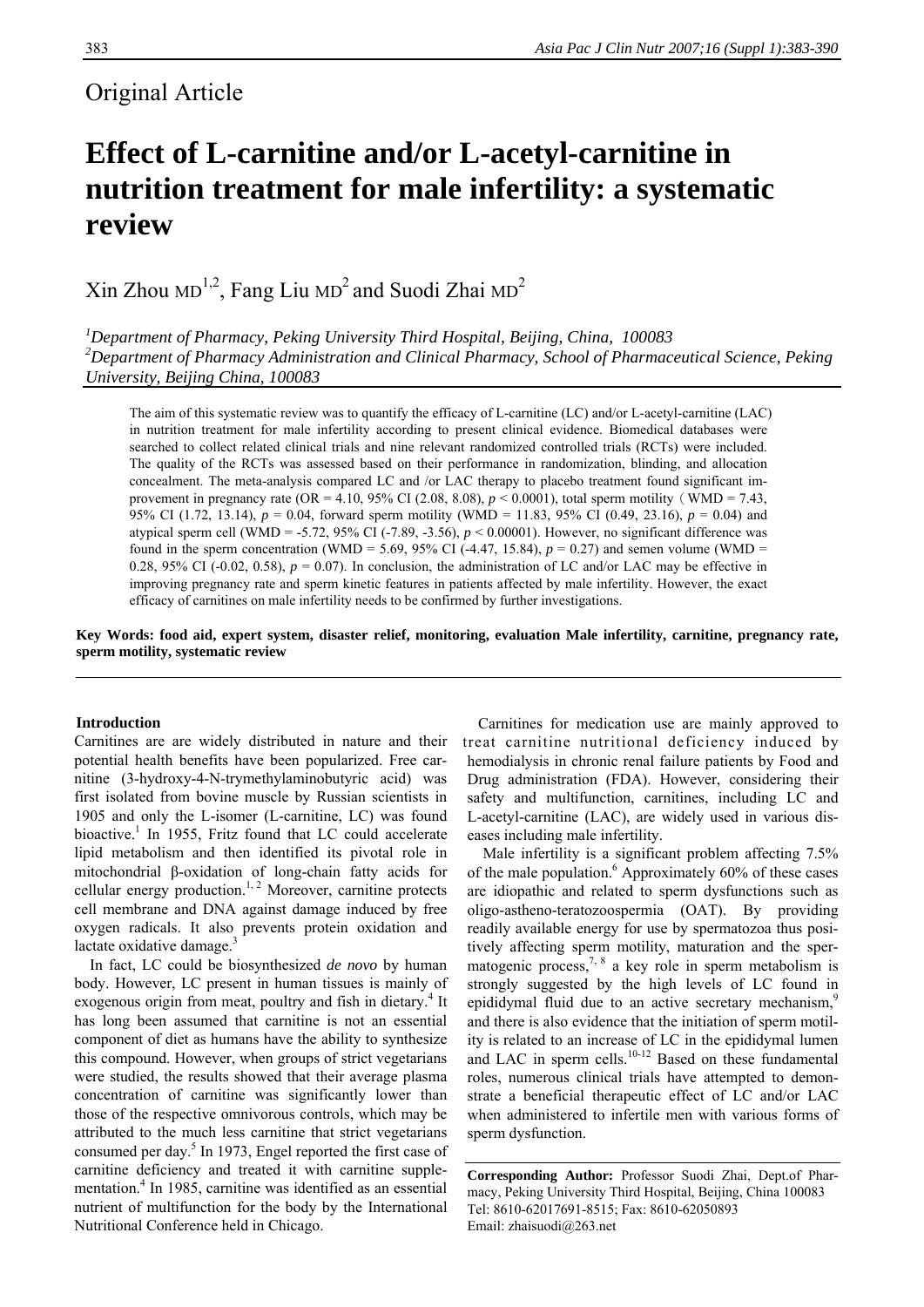However, there has been no in-depth systematic overview of efficacy of carnitines in infertile treatment yet. This systematic review of available randomized controlled trials (RCTs) was conducted to evaluate the effectiveness of carnitines in male infertility, trying to give clinical evidence with meta-analysis and provide guidance for rational drug use.

#### **Materials and methods**

*Inclusion and exclusion criteria* 

#### Study type:

All related RCTs were included, whether to reserve blinding or not.

#### Subjects:

According to World Health Organization (WHO) criteria,13 male patients, aged 18-65 years old with infertility >1year, having regular sexual intercourse with a gynecologically normal partner who has no apparent factors of female factor infertility were chosen.

#### Treatments:

The study group was submitted to one of the following therapeutic approaches: (A) LC alone, (B) LAC alone, (C) combined LC and LAC, (D) combined carnitines and some other drugs (see Table 1). At least one control group treated with proper placebo or some other drugs was established.

Treatment effect measures:

Pregnancy rate was taken as primary outcome measure. The second outcome measure was semen analysis, including sperm concentration  $(n \times 10^6/mL)$ , total and forward sperm motility (percentage at one hour after ejaculation) and sperm morphology (percentage of atypical forms), according to WHO standard procedures.<sup>13</sup>

#### *Search strategy*

A computer-aided systematic search of MEDLINE (1950-2006), EMBASE (1966-2006), Cochrane Central Register of Controlled Trials (*The Cochrane Library* Issue 2, 2006), The Chinese Biomedical Database (CBM) (1978-2006) and China National Knowledge Internet (CNKI) (1994-2006) was conducted in March 2006, applying combinations of the following search terms: "carnitine", "acetylcarnitine", "levocarnitine", "L-carnitine", "L-acetyl- carnitine", "infertility", "fertility", "semen", "sperm", "sperm motility", "asthenzoospermia", "oligozoospermia", "oligoasthenospermia". Only studies published in English or Chinese language were selected.

#### *Quality assessment and data collection*

According to the Cochrane Reviewers' Handbook, a qualified reviewer assessed each potentially eligible study to see whether it met the inclusion criteria. The Jadad Quality Scale was used for methodological quality assessment of each report and a total score was computed by summing up the scores of all criteria (range  $0-5$ ).<sup>14</sup> Low quality was defined by a 0-2 score and high quality by 3 or higher.<sup>15</sup> Data collection should include study characteristics such as methodology, cases, characteristics of participants (e.g. age, sex and ethnic population etc), detailed experimental and control interventions, main outcomes and variations in the parameters of treatment effect. The original investigators were contacted for the missing information that we needed and unclear data were not used before their reply.

### *Data statistics and analysis*

Cochrane Review writing software- RevMan 4.2.8 was used for the combination of results from two or more separate studies. Statistical heterogeneity should be identified and measured by using Chi-square test before this combination ( $p = 0.05$ ). When heterogeneity is identified among a group of trials ( $p < 0.05$ ), random effect models should be applied and heterogeneity should be incorporated by the analysis of its causes. Otherwise  $(p > 0.05)$ fixed effect models were employed and confidence intervals (CIs) of pooled effect were calculated. Odds ratio (OR) was calculated for dichotomous outcomes while weighted mean difference (WMD) for continuous outcomes, expressing with 95% CI. Statistical significance was set at  $p < 0.05$ . Regarding some important factors such as the difference in the studies' quality, therapy course, diverse interventions (preparations, dosage), degree of disease and complications, sensitivity analysis was suggested by excluding some trials to assess the stability and reliability of the results. A subgroup analysis was performed with more than 2 trials to answer specific questions about particular patient groups or types of interventions.

## **Results**

#### *Literature search results*

The first selection was based on titles, keywords and abstracts. No meta-analysis on carnitines' role for male infertility medication was done before. 92 studies (83 in English and 9 in Chinese) were found initially. However, only 9 RCTs (7 in English from MEDLINE and 2 in Chinese from CNKI) met the selection criteria and were included in the review,  $16-24$  among which 5 were of high quality (all in English)  $16$ ,  $17$ ,  $18$ ,  $20$ ,  $22$  and only 1 was multi-centre.<sup>24</sup> The characteristics and Jadad score of each study are presented in Table 1 and Table 2, showing that the difference among the 9 trials is quite significant. The total number of participants included is 862 with the largest sample size of 325<sup>17</sup> and the smallest of 21.<sup>21, 22</sup>

# *Heterogeneity analyses- the comparison of efficacy among different treatments with carnitines*

As widely applied treatments in clinical practice, drugs of carnitines mainly include L-carnitine (LC) and L-acetyl-carnitine (LAC). Though they both belong to carnitines, there is still clinical heterogeneity between the two. Considering for that, we tried to find if there was statistical difference in the efficacy on main sperm parameters and pregnancy rate among the treatments with LC, LAC and combined LC+LAC. The RCT of Balercia G. 2005 had three experimental groups treated with LC, LAC, combined LC+LAC respectively and one control group treated with placebo, which was appropriate for our analysis as below.<sup>16</sup>

#### *Treatment with LC alone versus LAC alone*

To allow a comparison of effect between LC and LAC, variations in sperm concentration, total motility, forward motility, atypical forms and pregnancy rate were ex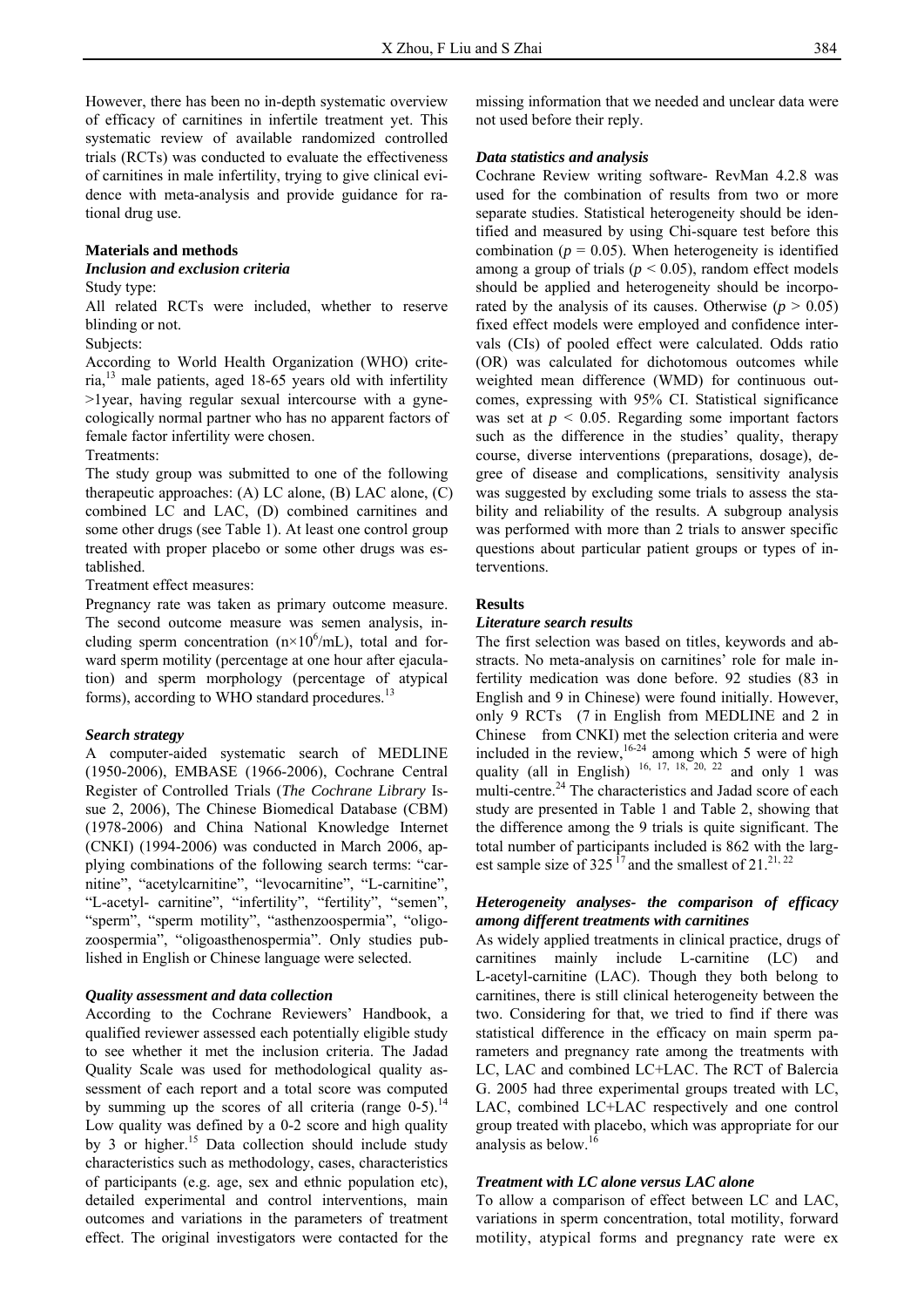| Studies reference                            | infertile Type  | Cases $(T/C)$    | Intervention                     | Duration (month or week)                      | Ages (years) | Course (years)           |
|----------------------------------------------|-----------------|------------------|----------------------------------|-----------------------------------------------|--------------|--------------------------|
| Balercia $\overline{G}$ . 2005 <sup>16</sup> | Idiopathic OAT  | 59               | LC3g/d                           | 1m wash-out+6m intervention+3m follow-up      | 20-40        | $\geq$ 2                 |
|                                              |                 | (15/15/14/15)    | LAC3g/d                          |                                               |              |                          |
|                                              |                 |                  | LC2g/d+LAC1g/d                   |                                               |              |                          |
|                                              |                 |                  | Placebo                          |                                               |              |                          |
| Cavallini G. 2004 <sup>17</sup>              | Idiopathic and  | 325 <sup>1</sup> | $LC2g/d+LAC1g/d$                 | 6m intervention+3m follow-up                  | 27-40        | $\geq1$                  |
|                                              | varicocele-ass- | (101/106/118)    | $LC2g/d+LAC1g/d$                 |                                               |              |                          |
|                                              | ociated OAT     |                  | +Cinnoxicam <sup>2</sup> 30mg/4d |                                               |              |                          |
|                                              |                 |                  | Placebo                          |                                               |              |                          |
| Lenzi A. 2003 <sup>18</sup>                  | Selected OAT    | $81^3$           | LC(2g/d)                         | 2m wash-out+2m therapy/placebo+2m wash-out    | 20-40        | $\geq$ 2                 |
|                                              |                 |                  | Placebo                          | $+2m$ placebo/therapy $+2m$ wash-out          |              |                          |
| Lenzi A. 2004 <sup>19</sup>                  | OAT             | 56               | $LC2g/d+LAC1g/d$                 | $2m$ wash-out 6m intervention $+2m$ follow-up | 20-40        | $\geq$ 2                 |
|                                              |                 | (30/26)          | Placebo                          |                                               |              |                          |
| Vicari E. 2002 <sup>20</sup>                 | $PVE4$ and      | 98               | $LC1g/12h+Nicetile500mg/12h$     | 4m intervention+3m follow-up                  | $22 - 42$    | $2.6 - 13$               |
|                                              | seminal WBC1    | (30/16/26/26)    | NSAID <sup>5</sup>               |                                               |              |                          |
|                                              |                 |                  | $NSAID5(2m)+LClg/12h(2m)$        |                                               |              |                          |
|                                              |                 |                  | $NSAID5+LC1g/12h(4m)$            |                                               |              |                          |
| Pryor JL 2003 <sup>21</sup>                  | Idiopathic OAT  | 21               | $345mgLC + 1180mgLAC/d$          | 24w intervention                              |              | $\overline{\phantom{0}}$ |
|                                              |                 | (12/9)           | placebo                          |                                               |              |                          |
| Sigman M. 2006 <sup>22</sup>                 | Idiopathic OAT  | 21               | $2000$ mg $LC+1000$ mg $LAC/d$   | 24w intervention                              | 18-65        | $\geq 0.5$               |
|                                              |                 | (12/9)           | placebo                          |                                               |              |                          |
| Li Zheng 2005.3 <sup>23</sup>                | No define       | 63               | LC1g, Bid or Tid                 | 3m intervention                               | 23-40        | $1 - 10$                 |
|                                              |                 | (32/31)          | $VE100mg+VC100mg$ , Tid          |                                               |              |                          |
| Li Zheng $2005.10^{24}$                      | Idiopathic OAT  | 138              | $LC1g+LAC0.5g$ , Bid             | 2m wash-out                                   | $23 - 46$    | $\geq1$                  |
|                                              |                 | (85/53)          | VE100mg+VC100mg, Tid             | 3m intervention                               |              |                          |

#### **Table 1.** General characteristics of included 9 RCTs

*Note*: 1-195 idiopathic OAT and 130 aricocele-associated OAT; 2-as a suppository of a non-steroidal anti-inflammatory drug (NSAID); 3-81 cases in a crossover trial; 4-Prostato-vesiculo-epididymitis; 5-NSAID therapy consist of nimesulide100mg+serratiopeptidase 5mg /12h intermittently administered for 14 days per month

#### **Table 2.** Quality assessment of included 9 RCTs

| <b>Studies</b>                 | Randomization |                    | Allocation  | Inclusion | Comparability | Blinding |        |                          | Quitting or  | Reason of                | Compliance | Jadad |
|--------------------------------|---------------|--------------------|-------------|-----------|---------------|----------|--------|--------------------------|--------------|--------------------------|------------|-------|
|                                | Yes/No        | Method description | Concealment | criteria  |               | Patients | Doctor | Measurement              | side effects | quitting                 |            | score |
| Balercia G. 2005 <sup>16</sup> | Yes           |                    |             | Yes       | Yes           | Yes      | Yes    |                          | Yes          |                          | Yes        |       |
| Cavallini G. 2004 <sup>1</sup> | Yes           |                    |             | Yes       | Yes           | Yes      | Yes    | $\overline{\phantom{0}}$ | Yes          | Yes                      | Yes        |       |
| Lenzi A. 2003 <sup>18</sup>    | Yes           |                    |             | Yes       | Yes           | Yes      | Yes    |                          | Yes          | Yes                      | Yes        |       |
| Lenzi A. 2004 <sup>19</sup>    | Yes           |                    |             | Yes       | Yes           | Yes      | Yes    |                          | Yes          |                          | Yes        |       |
| Vicari E. 2002 <sup>20</sup>   | Yes           | Yes                |             | Yes       | Yes           |          |        | Yes                      |              |                          |            |       |
| Pryor JL 2003 $^2$             | Yes           |                    |             | Yes       | Yes           | Yes      | Yes    |                          |              |                          |            |       |
| Sigman M. 2006 $22$            | Yes           |                    |             | Yes       | Yes           | Yes      | Yes    | Yes                      | Y es         | $\overline{\phantom{0}}$ | Yes        |       |
| Li Zheng 2005.3 $^{23}$        | Yes           |                    |             | Yes       |               |          |        |                          | Yes          |                          | Yes        |       |
| Li Zheng 2005.10 <sup>24</sup> | Yes           |                    |             | Yes       |               |          |        |                          | Yes          |                          | Yes        |       |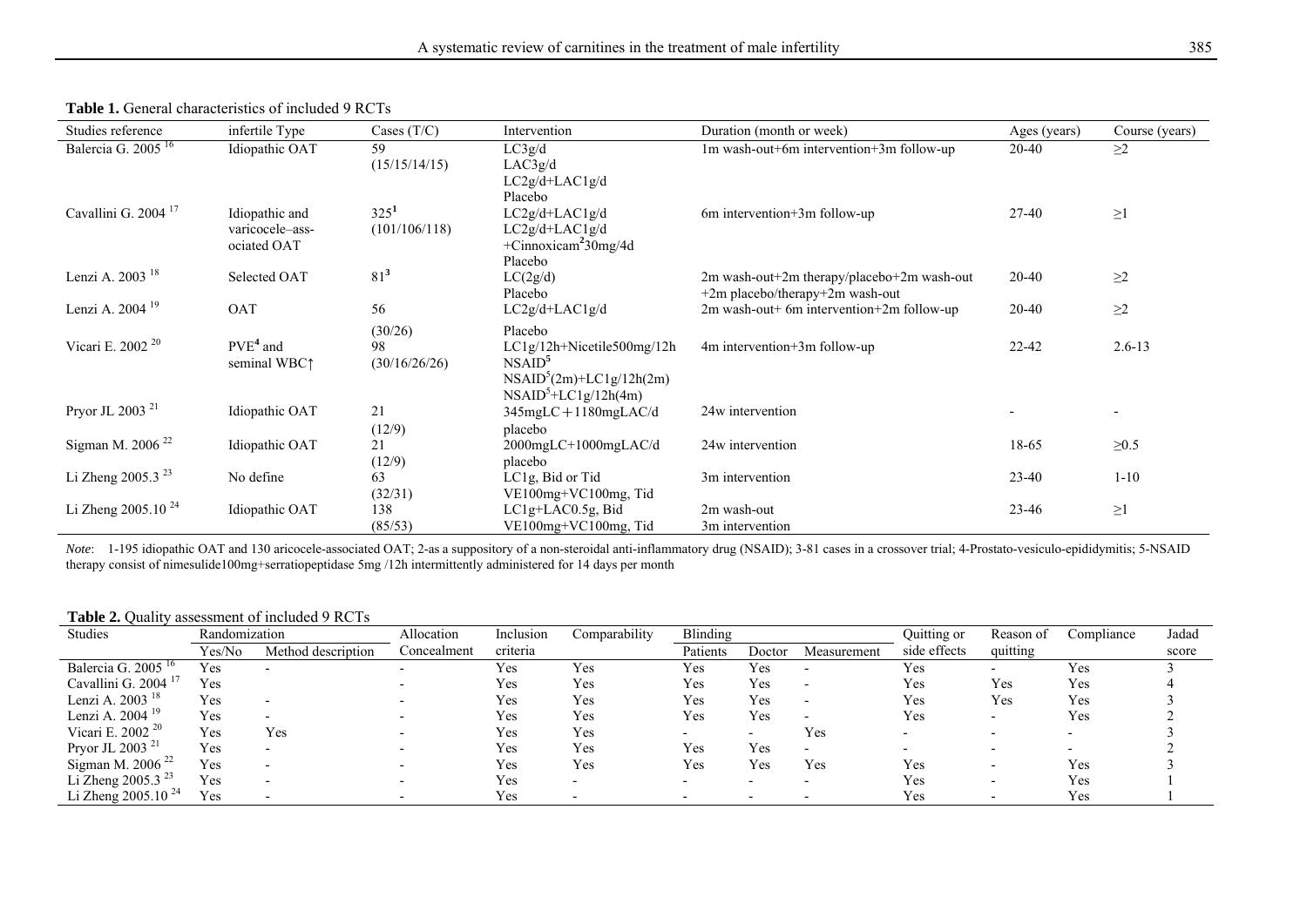**Table 3.** *t*-test of semen parameter variation - LC (15 patients) vs. LAC (15 patients)

| Parameter                     | conc<br>$(n \times 10^6/mL)$ | Mot tot<br>(%) | Mot frw<br>(%) | Atyp<br>$\frac{1}{2}$ |
|-------------------------------|------------------------------|----------------|----------------|-----------------------|
| <i>T</i> values               | 0.36                         | 0.93           | 0.19           | 0.08                  |
| $p$ values                    | 0.72                         | 0.36           | 0.85           | 0.94                  |
| Statistically<br>significance | No                           | No             | No             | Nο                    |
| $\alpha=0.05$ )               |                              |                |                |                       |

*Note*: Conc=sperm concentration; Mot tot=percentage of total sperm motility; Mot frw=percentage of forward sperm motility; Atyp=percentage of atypical forms.

**Table 4.** *t*-test of semen parameter variation - LC+LAC (14 patients) vs. LC (15 patients)

| Parameter       | conc<br>$(n \times 10^6/mL)$ | Mot tot<br>$( \% )$ | Mot frw<br>$( \% )$ | Atyp<br>$\%$ |
|-----------------|------------------------------|---------------------|---------------------|--------------|
| <i>T</i> values | 0.23                         | 0.92                | 0.30                | 0.20         |
| $p$ values      | 0.82                         | 0.37                | 0.77                | 0.844        |
| Statistically   |                              |                     |                     |              |
| significance    | No                           | No                  | Nο                  | Nο           |
| $\alpha=0.05$ ) |                              |                     |                     |              |

*Note*: Conc=sperm concentration; Mot tot=percentage of total sperm motility; Mot frw=percentage of forward sperm motility; Atyp=percentage of atypical forms.

**Table 5.** t-test of semen parameter variation - LC+LAC (14 patients) vs. LAC (15 patients

| Parameter       | conc<br>$(n \times 10^6/mL)$ | Mot tot<br>(%) | Mot frw<br>(9/6) | Atyp<br>$\%$ |
|-----------------|------------------------------|----------------|------------------|--------------|
| <i>T</i> values | 0.19                         | 0.005          | 0.43             | 0.28         |
| $p$ values      | 0.85                         | 0.996          | 0.67             | 0.78         |
| Statistically   |                              |                |                  |              |
| significance    | No                           | No             | Nο               | No           |
| $(\alpha=0.05)$ |                              |                |                  |              |

*Note*: Conc=sperm concentration; Mot tot=percentage of total sperm motility; Mot frw=percentage of forward sperm motility; Atyp=percentage of atypical forms.

tracted from the study of Balercia G. 2005. Student's *t*test for independent samples was used to evaluate whether the overall semen parameter variations were significantly different between the two treatments as presented in Table 3. No statistical significance was found between the two drugs in the efficacy on sperm quality. Pregnancy rates of the two groups were both 2/15 without difference.

Treatment with combined LC and LAC versus LC alone: Similar to the analysis described above, the comparison of combined LC and LAC with LC alone in

 Balercia G. 2005 was performed to evaluate their effect on semen parameters including sperm concentration, total motility, forward motility, atypical forms by using the *t*-test. The results were presented in Table 4, showing no significant difference between the two treatments for male infertility. Although an increase of pregnancy rate was observed after treatments with combined LC+LAC  $(5/14)$  versus LC alone  $(2/15)$ , there was no significant difference  $(p = 0.17)$ .

Treatment of combined LC and LAC versus LAC alone: Similar to the analysis described above, the comparison of combined LC and LAC with LAC alone in Balercia G. 2005 was performed to evaluate the variations in semen parameters including sperm concentration, total motility, forward motility, atypical forms, using the *t*-test. The results also showed no significant difference between the two treatments for male infertility (see **Table 5)**. Although an increase of pregnancy rate was observed after using combined LC+LAC (5/14) versus LC alone (2/15), there was still no significant difference  $(p = 0.17)$ . Summary:

No significant difference in efficacy among the three interventions was observed, according to the results presented above. It supported the feasibility to pool all groups treated with LC and/or LAC as experimental groups of carnitines therapy into the meta-analysis of overall effect evaluation. However, larger RCTs are recommended for further confirmation of this conclusion considering the small sample size in this trial.

# *Pregnancy rate*

Pregnancy rates of female partners, as the most important outcome measure linked to the effect of carnitines on male infertility, were reported by almost all studies except for one trial.<sup>21</sup> Another one was excluded as a crossover trial (Lenzi A. 2003), which was quite different from the non-crossover trials.<sup>18</sup>

#### *General analysis*

The data from 7 trials were taken into meta-analysis (see Figure 1) which found a marked significant difference in overall effect of carnitines on pregnancy rate  $[OR = 4.10]$ , 95% CI (2.08, 8.08), *p* < 0.0001], using the fixed effect model (heterogeneity test  $p = 0.15$ ). <sup>16, 17, 19, 20, 22, 23, 24</sup> Sensitivity analysis:

In the 7 RCTs mentioned above,  $^{16, 17, 19, 20, 22, 23, 24}$  1 took NSAID as combined intervention in both the two groups,20 and another had a pregnancy occurred in the treatment arm after in vitro fertilization.<sup>22</sup> To avoid potential effect to the results, the two RCTs were excluded and meta-analysis of the other 5 RCTs were carried out.<sup>16,</sup> <sup>17, 19, 23, 24</sup> Similarly, the pooled effect showed statistically significance in spontaneous pregnancy rates between carnitines (LC and/or LAC) and placebo  $[OR = 5.05]$ , 95% CI (2.38, 10.72), *p* < 0.0001].

#### Subgroup analysis:

Dividing different carnitines treatments into different subgroups, the pooled effect of 4 trials in combination of LC and LAC subgroup was statistically significant  $[OR =$ 6.56, 95% CI (2.88, 14.97),  $p < 0.0001$ <sup>16, 17, 19, 24</sup> However, comparing LC alone to placebo treatment, no significant difference was found in the pooled result of only 2 trials [OR = 1.31, 95% CI (0.30, 5.80), *p* = 0.72], which recommended more well-designed RCTs considering for the few participants included in this analysis (47 in LC group vs. 46 in control).<sup>16, 23</sup>

#### *Sperm concentration*

6 studies reported the variations in sperm concentration after the interventions of carnitines or placebo. Among them, 1 was a randomized crossover trial (Lenzi A. 2003)  $18$  and 2 presented their results with quantile,  $17, 20$  which were unable to combine with others. At last, 3 studies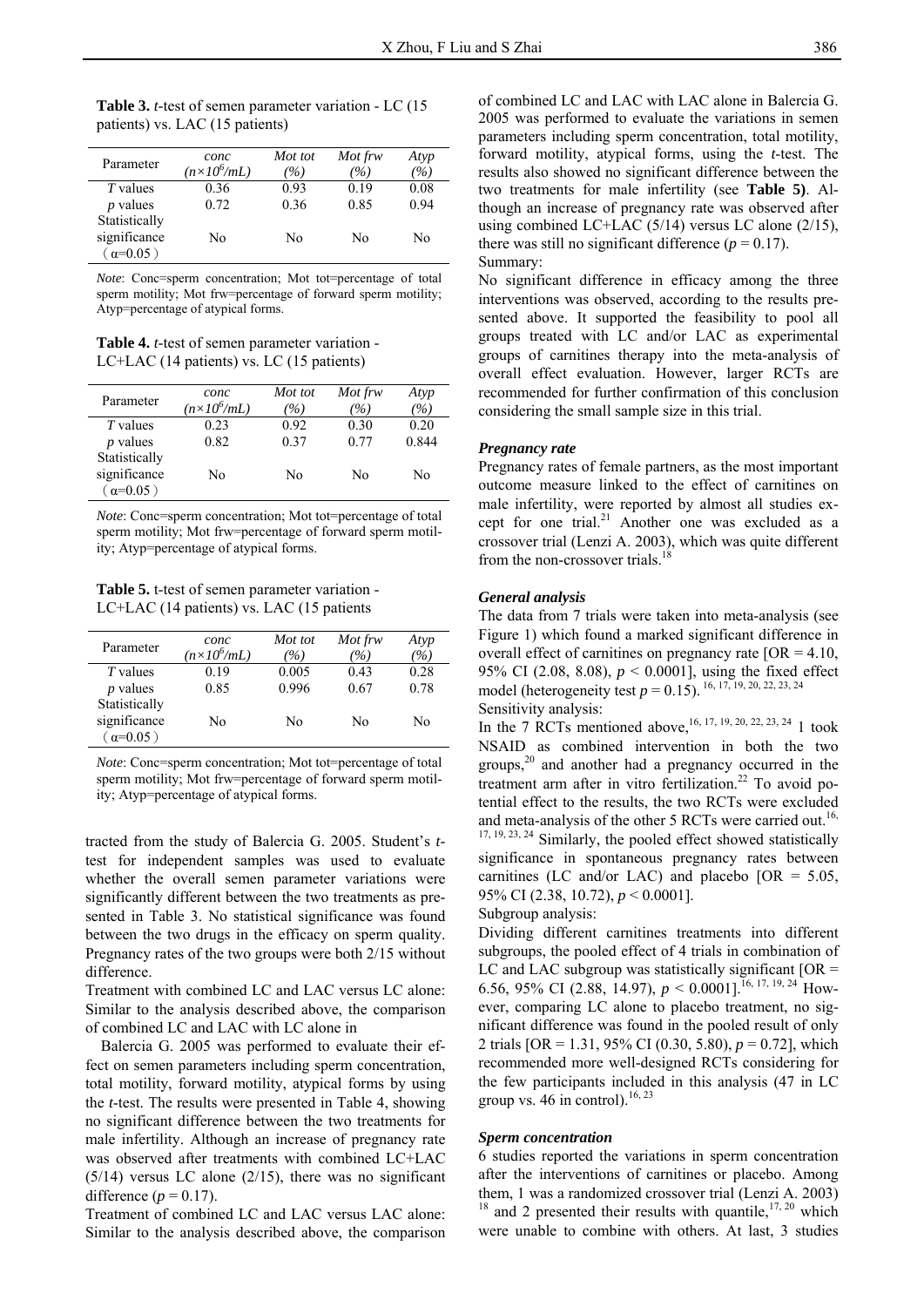Effect of L-carnitine and (or) L-acetylcarnitine for nutrition treatment in Male Infertility: A Systematic Review

| Study                                            | treatment                                                                   | control | OR (fixed) | Weight: | OR (fixed)             |       |
|--------------------------------------------------|-----------------------------------------------------------------------------|---------|------------|---------|------------------------|-------|
| or sub-category                                  | nN                                                                          | nN      | 95% CI     | %       | 95% CI                 | Order |
|                                                  | 01 carnitines (and other drugs) vs.placebo (or other drugs)                 |         |            |         |                        |       |
| Balercia G 2005                                  | 9/44                                                                        | 3/15    |            | 33.33   | $1.03$ $[0.24, 4.44]$  |       |
| Cavallini G 2004                                 | 22/101                                                                      | 2/118   |            | 13.51   | 16.15 [3.69, 70.64]    |       |
| Lenzi A 2004                                     | 4/30                                                                        | 0/26    |            | 4.28    | 9.00 [0.46, 175.59]    |       |
| Vicari E 2002                                    | 7/82                                                                        | 1/16    |            | 14.33   | $1.40$ $[0.16, 12.23]$ |       |
| Sigman M 2006                                    | 1/12                                                                        | 1/9     |            | 9.81    | $0.73$ $[0.04, 13.45]$ | 7     |
| Li Zheng 2005.3                                  | 2/32                                                                        | 0/31    |            | 4.39    | 5.16 [0.24, 112.01]    | 8     |
| Li Zheng 2005.10                                 | 10/85                                                                       | 2/53    |            | 20.35   | 3.40 [0.71, 16.17]     | 9     |
| Subtotal (95% CI)                                | 386                                                                         | 268     |            | 100.00  | 4.10 [2.08, 8.08]      |       |
| Total events: 55 (treatment), 9 (control)        |                                                                             |         |            |         |                        |       |
|                                                  | Test for heterogeneity: Chi?= $9.39$ , df = $6$ (P = $0.15$ ), l?= $36.1\%$ |         |            |         |                        |       |
| Test for overall effect: $Z = 4.07$ (P < 0.0001) |                                                                             |         |            |         |                        |       |
| Total (95% CI)                                   | 386                                                                         | 268     |            | 100.00  | $4.10$ $[2.08, 8.08]$  |       |
| Total events: 55 (treatment), 9 (control)        |                                                                             |         |            |         |                        |       |
|                                                  | Test for heterogeneity: Chi?= $9.39$ , df = $6$ (P = $0.15$ ), l?= $36.1\%$ |         |            |         |                        |       |
| Test for overall effect: $Z = 4.07$ (P < 0.0001) |                                                                             |         |            |         |                        |       |

Favours control Favours treatment

**Figure 1**. Comparison of effects of carnitine therapy with placebo (or NSAIDs) on pregnancy rate

| Review:<br>Comparison:<br>Outcome: | 01 carnitines vs.placebo (or other drugs)<br>01 sperm concentration |                                                                      |     | Effect of L-carnitine and (or) L-acetylcarnitine for nutrition treatment in Male Infertility: A Systematic Review |              |        |                         |
|------------------------------------|---------------------------------------------------------------------|----------------------------------------------------------------------|-----|-------------------------------------------------------------------------------------------------------------------|--------------|--------|-------------------------|
| Study                              |                                                                     | treatment                                                            |     | control                                                                                                           | VWD (random) | Weight | VMD (random)            |
| or sub-category                    | Ν                                                                   | Mean (SD)                                                            | Ν   | Mean (SD)                                                                                                         | 95% CI       | %      | 95% CI                  |
| Balercia G-1 2005                  | 15                                                                  | 6.53(18.55)                                                          | 15  | 4.20(12.77)                                                                                                       |              | 18.06  | 2.33 [-9.07, 13.73]     |
| Balercia G-2 2005                  | 15                                                                  | 9.17(17.33)                                                          | 15  | 4.20(12.77)                                                                                                       |              | 18.42  | $4.97[-5.92, 15.86]$    |
| Balercia G-3 2005                  | 14                                                                  | 8.00(14.27)                                                          | 15  | 4.20(12.77)                                                                                                       |              | 19.14  | $3.80$ [-6.08, 13.68]   |
| Lenzi A 2004                       | 30                                                                  | 4.02(7.92)                                                           | 26  | 6.05(14.70)                                                                                                       |              | 21.44  | $-2.03$ $[-8.35, 4.29]$ |
| Li Zheng 2005.3                    | 32                                                                  | 18.10(6.41)                                                          | 31  | 0.40(5.62)                                                                                                        |              | 22.93  | 17.70 [14.73, 20.67]    |
| Total (95% CI)                     | 106                                                                 |                                                                      | 102 |                                                                                                                   |              | 100.00 | $5.69$ $[-4.47, 15.84]$ |
|                                    |                                                                     | Test for heterogeneity: Chi?= 39.91, df = 4 (P < 0.00001), l?= 90.0% |     |                                                                                                                   |              |        |                         |
|                                    | Test for overall effect: $Z = 1.10$ (P = 0.27)                      |                                                                      |     |                                                                                                                   |              |        |                         |
|                                    |                                                                     |                                                                      |     | $-100$                                                                                                            | $-50$<br>50  | 100    |                         |

Favours control Favours treatment

**Figure 2**. Comparison of effects of carnitine therapy with placebo on sperm concentration

Effect of L-carnitine and (or) L-acetylcarnitine for nutrition treatment in Male Infertility: A Systematic Review

| Comparison:<br>Outcome:                                              | 01 carnitines vs.placebo (or other drugs)<br>03 total sperm motility |                        |     |                      |                        |                                    |                            |       |
|----------------------------------------------------------------------|----------------------------------------------------------------------|------------------------|-----|----------------------|------------------------|------------------------------------|----------------------------|-------|
| Study<br>or sub-category                                             | Ν                                                                    | treatment<br>Mean (SD) | Ν   | control<br>Mean (SD) | VWD (random)<br>95% CI | Weight<br>%                        | VMD (random)<br>95% CI     | Order |
| Balercia G-1 2005                                                    | 15                                                                   | 12.86(10.02)           | 15  | $-0.53(10.06)$       | ÷                      | 14.68                              | 13.39 [6.20, 20.58]        |       |
| Balercia G-2 2005                                                    | 15                                                                   | 16.56(10.94)           | 15  | $-0.53(10.06)$       | ÷                      | 14.37                              | 17.09 [9.57, 24.61]        | 2     |
| Balercia G-3 2005                                                    | 14                                                                   | 16.54(10.73)           | 15  | $-0.53(10.06)$       |                        | 14.31                              | 17.07 [9.49, 24.65]        | 3     |
| Lenzi A 2003                                                         | 81                                                                   | 11.00(6.47)            | 81  | 8.79(5.61)           |                        | 18.75                              | 2.21 [0.35, 4.07]          | 3     |
| Lenzi A 2004                                                         | 30                                                                   | 7.94(11.65)            | 26  | 6.47(8.41)           |                        | 16.45                              | $1.47$ [-3.81, 6.75]       |       |
| Pryor JL 2003                                                        | 12                                                                   | 5.30(10.59)            |     | 1.70(16.45)          |                        | 10.13                              | $3.60$ [-8.70, 15.90]      | 6     |
| Sigman M 2006                                                        | 12                                                                   | 5.30(10.50)            | 9   | 9.30(13.90)          |                        | 11.32                              | $-4.00$ [ $-14.85$ , 6.85] | 7     |
| Total (95% CI)                                                       | 179                                                                  |                        | 170 |                      |                        | <b>CAN MAY 11 (2002)</b><br>100.00 | 7.43 [1.72, 13.14]         |       |
| Test for heterogeneity: Chi?= 36.11, df = 6 (P < 0.00001), l?= 83.4% |                                                                      |                        |     |                      |                        |                                    |                            |       |
| Test for overall effect: $Z = 2.55$ (P = 0.01)                       |                                                                      |                        |     |                      |                        |                                    |                            |       |
|                                                                      |                                                                      |                        |     |                      | $-50$<br>$-100$<br>n   | 100<br>50                          |                            |       |
|                                                                      |                                                                      |                        |     |                      | Favours control        | Favours treatment                  |                            |       |

Figure 3. Comparison of effects of carnitine therapy with placebo on percentage of total sperm motility

were subjected to meta-analysis with results of mean  $\pm$ S.D.<sup>16, 19, 23</sup> Random effect model was employed because statistically significant in sperm concentration [WMD = 5.69, 95% CI (-4.47, 15.84), *p* = 0.27] (see Fig 2). Howof the marked difference among the 3 trials (heterogeneity) test  $p \le 0.00001$  and the pooled effect was not ever, one (Balercia G. 2005) of the 3 studies had different design compared with the other two by setting three

Review:

Review: Comparison: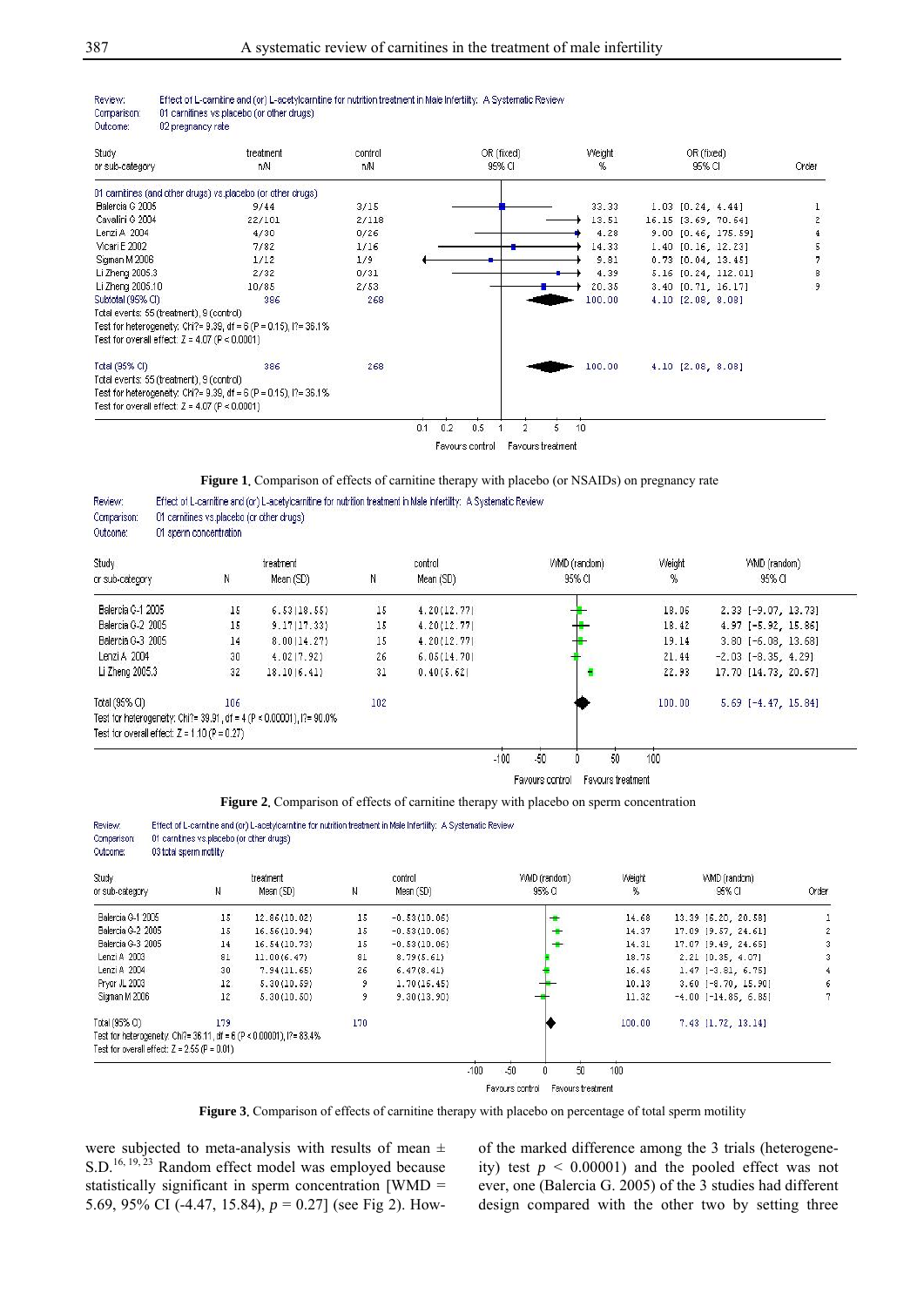| Review:     | Effect of L-carnitine and (or) L-acetylcarnitine for nutrition treatment in Male Infertility: A Systematic Review |
|-------------|-------------------------------------------------------------------------------------------------------------------|
| Comparison: | 01 carnitines vs.placebo (or other drugs)                                                                         |
| Outcome:    | 04 forward sperm motility                                                                                         |

| <b>Study</b>                                                          |     | treatment    |     | control       | <b>WMD</b> (random) | Weight | WMD (random)          |
|-----------------------------------------------------------------------|-----|--------------|-----|---------------|---------------------|--------|-----------------------|
| or sub-category                                                       | N   | Mean (SD)    | N   | Mean (SD)     | 95% CI              | %      | 95% CI                |
| Balercia G-1 2005                                                     | 15  | 12.60(7.28)  | 15  | $-0.13(8.15)$ |                     | 16.53  | 12.73 [7.20, 18.26]   |
| Balercia G-2 2005                                                     | 15  | 11.97(9.87)  | 15  | $-0.13(8.15)$ |                     | 16.29  | 12.10 [5.62, 18.58]   |
| Balercia G-3 2005                                                     | 14  | 13.53(8.87)  | 15  | $-0.13(8.15)$ |                     | 16.36  | 13.66 [7.45, 19.87]   |
| Lenzi A 2003                                                          | 81  | 16.40(4.80)  | 81  | 13.90(4.07)   |                     | 17.16  | $2.50$ $[1.13, 3.87]$ |
| Lenzi A 2004                                                          | 30  | 10.17(11.39) | 26  | 8.99(8.09)    |                     | 16.62  | $1.18$ [-3.95, 6.31]  |
| Li Zheng 2005.3                                                       | 32  | 32.00(6.70)  | 31  | 3.30(3.66)    |                     | 17.04  | 28.70 [26.05, 31.35]  |
| Total (95% CI)                                                        | 187 |              | 183 |               |                     | 100.00 | 11.83 (0.49, 23.16)   |
| Test for heterogeneity: Chi?= 309.62, df = 5 (P < 0.00001), l?= 98.4% |     |              |     |               |                     |        |                       |
| Test for overall effect: $Z = 2.05$ (P = 0.04)                        |     |              |     |               |                     |        |                       |

Favours control Favours treatment

**Figure 4.** Comparison of effects of carnitine therapy with placebo on percentage of forward sperm motility

| Review:     | Effect of L-carnitine and (or) L-acetylcarnitine for nutrition treatment in Male Infertility: A Systematic Review |
|-------------|-------------------------------------------------------------------------------------------------------------------|
| Comparison: | 01 carnitines vs.placebo (or other drugs)                                                                         |
| Outcome:    | 05 atypical sperm forms                                                                                           |

| Study                                                         |    | treatment     |    | control       | <b>WMD</b> (fixed) | Weight | WMD (fixed)                    |
|---------------------------------------------------------------|----|---------------|----|---------------|--------------------|--------|--------------------------------|
| or sub-category                                               | N  | Mean (SD)     | Ν  | Mean (SD)     | 95% CI             | %      | 95% CI                         |
| Balercia G-1 2005                                             | 15 | $-8.00(6.38)$ | 15 | $-0.93(6.33)$ |                    | 22.57  | $-7.07$ [ $-11.62$ , $-2.52$ ] |
| Balercia G-2 2005                                             | 15 | $-8.20(6.46)$ | 15 | $-0.93(6.33)$ |                    | 22.28  | $-7.27$ [ $-11.85$ , $-2.69$ ] |
| Balercia G-3 2005                                             | 14 | $-7.53(5.92)$ | 15 | $-0.93(6.33)$ |                    | 23.48  | $-6.60$ [-11.06, -2.14]        |
| Lenzi A 2004                                                  | 30 | $-4.31(7.91)$ | 26 | $-1.28(6.75)$ |                    | 31.66  | $-3.03$ $[-6.87, 0.81]$        |
| Total (95% CI)                                                | 74 |               | 71 |               |                    | 100.00 | $-5.72$ [-7.89, -3.56]         |
| Test for heterogeneity: Chi?= 2.81, df = 3 (P = 0.42), l?= 0% |    |               |    |               |                    |        |                                |
| Test for overall effect: $Z = 5.19$ (P < 0.00001)             |    |               |    |               |                    |        |                                |

**Favours treatment** Favours control<br>**Figure 5.** Comparison of effects of carnitine therapy with placebo on percentage of atypical sperm forms

experimental groups and a control group, and each experimental group (treated with LC, LAC and combined LC+LAC respectively) was compared to the control group independently.<sup>16</sup> Therefore, the data of each experimental group were considered as an independent study when imported into RevMan 4.2. To rule out any potential influence, either two groups of data from this study were excluded and the rest data were analyzed again. The results showed no significant difference among the three analyses or compared with the original one [WMD<sub>1</sub> = 6.35, 95% CI (-8.54, 21.24),  $p = 0.40$ ; WMD<sub>2</sub>=7.15, 95% CI (-7.28, 21.58),  $p = 0.33$ ; WMD<sub>3</sub>= 6.77, 95% CI  $(-7.55, 21.09)$ ,  $p = 0.35$ <sup>\*</sup>. \**Note*:

 $WMD_1$  —— excluding LAC vs. placebo and LC/LAC vs. placebo

 $WMD<sub>2</sub>$  —— excluding LC vs. placebo and LC/LAC vs. placebo

 $WMD_3$  —— excluding LC vs. placebo and LAC vs. placebo

#### *Total sperm motility*

5 studies reported the total sperm motility after treating with carnitines or placebo.<sup>16, 18, 19, 21, 22</sup> Regarding the wide heterogeneity among these trials (heterogeneity test  $p \le 0.00001$ , we applied random effect model in pooled analysis, which showed a significant difference in overall effect [WMD = 7.43, 95% CI (1.72, 13.14), *p* = 0.01] as shown in Figure 3. The data from Balercia G. 2005 were processed as mentioned above.<sup>16</sup> After excluding the results of Balercia G. 2005 divergent from the other 4 studies, the pooled effect was still statistically significant

[WMD = 2.00, 95% CI (0.28, 3.72), *p* = 0.02]. This sensitivity analysis indicated the fair confidence of the result.

# *Forward sperm motility (including WHO class A and B motile sperm)*

The changes in forward sperm motility were measured in 5 trials,16, 18, 19, 20, 23 among which the result of Vicari E. 2002 was presented in quartiles and thus unable to be subjected into meta-analysis.<sup>20</sup> The pooled analysis of the other 4 trials showed a significant effect of carnitines in increasing forward sperm motility [WMD =  $11.83$ ,  $95\%$ CI (0.49, 23.16),  $p = 0.04$ ] (see Fig 4).<sup>16, 18, 19, 23</sup> The data from Balercia G. 2005 were processed as described above.<sup>16</sup> Otherwise, when the low quality study (Li Zheng  $2005.3$ ) was excluded,<sup>23</sup> the difference between two groups was still statistically significant [WMD = 8.03, 95% CI (2.54, 13.52), *p* = 0.004]. A similar result [WMD = 13.78, 95% CI (2.43, 25.12), *p* = 0.02] was observed when excluding the study of Lenzi A. 2003 with the heaviest weight.<sup>18</sup> According the above sensitivity analyses, it could be concluded that this outcome was quite consistent and confident.

#### *Atypical sperm forms*

4 studies reported the variations in the percentage of atypical sperm forms,  $16, 17, 19, 20$  among which the results of Cavallini G. 2004 and Vicari E. 2002 were presented in quantiles that were unable to combine with other trials.17, 20 The pooled analysis of the other 2 trials found a statistical significance in overall effect of carnitines in reducing the atypical sperm forms  $[WMD = -5.72, 95\%$ CI (-7.89, -3.56),  $p < 0.00001$ ] as shown in Figure 5.<sup>16, 19</sup>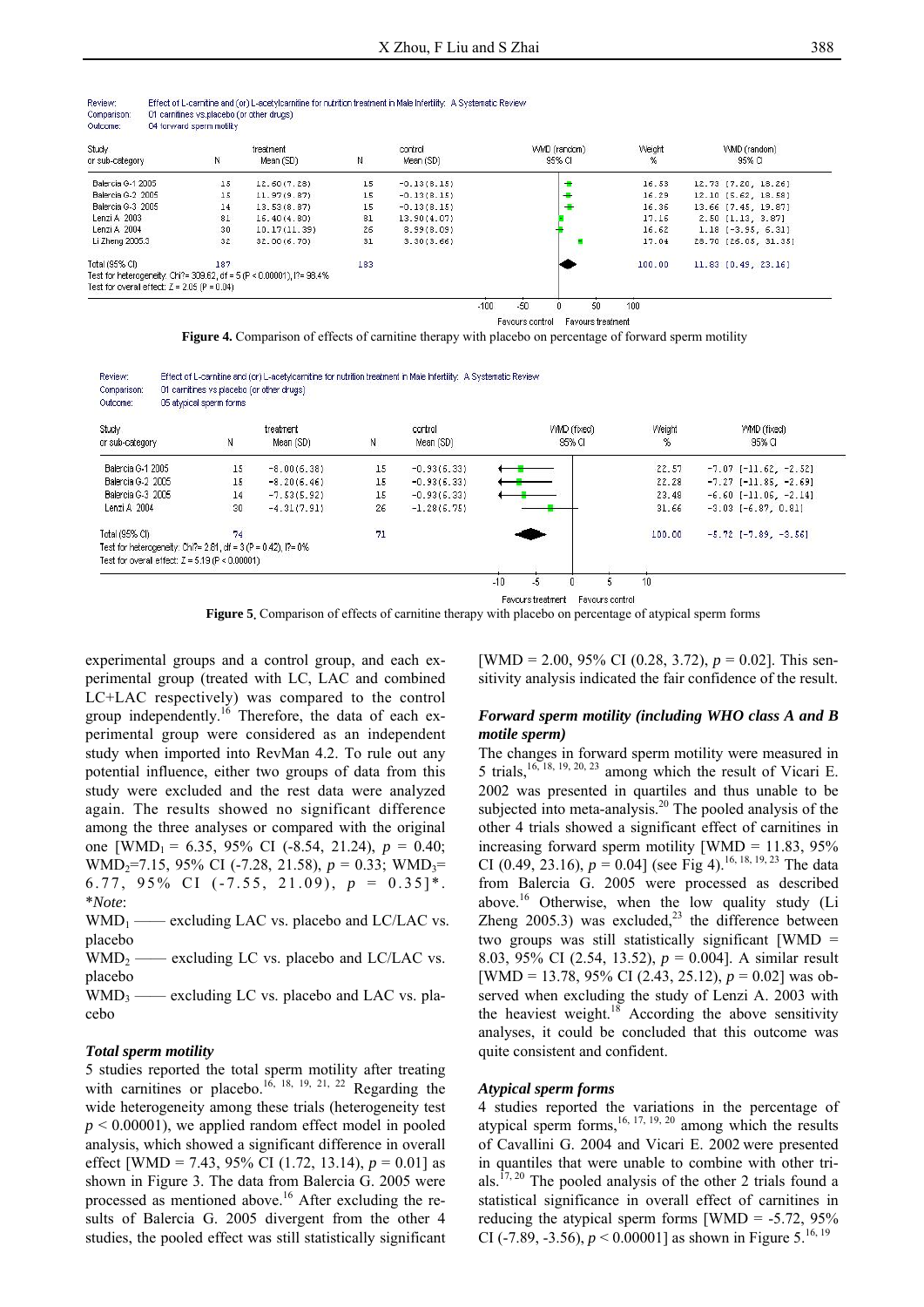The data from Balercia G. 2005 were processed as described above.<sup>16</sup> However, the conclusion needs to be further confirmed by large RCTs with more participants regarding the small sample size included in this analysis (74 in experimental group versus 41 in control).

#### **Discussion**

OAT is a relevant issue in male infertility management. The efficiency of sperm motility, required for fertilization capacity, might decrease in the presence of different factors, eventually leading to infertility. A failure in producing metabolic energy is one of the most reasonable causes of OAT. Spermatozoa are cells sentenced to death, and it seems reasonable that reduced sperm motility represents the initial hallmark of depressed mitochondrial function, eventually leading to sperm death.

A number of drugs have been proposed as being possible causes of male factor infertility associated with OAT of unknown origin. In consequence, both general practitioners and specialists (andrologists, endocrinologists, urologists, gynecologists) around the world frequently employ, for the purpose of improving sperm quality, drugs (e.g., progesterone, zinc sulfate, Vitamin C, Vitamin E, Vitamin  $B_{12}$  and many others) of dubious efficacy based on anecdotal indications and without consideration for good medical practice. However, several controlled studies have supported a potential positive effect of therapy with LC and its acyl derivatives LAC for male infertility.<sup>16-24</sup> As we know, free LC is much more concentrated at the epididymal level than in blood. In the epididymis, free LC is transported from blood plasma into the epididymal fluid and spermatozoa and accumulates as both free and acetylated L-carnitine. Carnitines may be also responsible for removing excess intracellular toxic acetyl-CoA, which protects spermatozoa from oxidative damage.<sup>25</sup> Although some evidence suggests a key role of carnitine for sperm motility, its real effective role still remains an interesting open question.

In order to in-depth evaluate the efficacy of carnitines for male infertility, we selected the pregnancy rate, sperm concentration, percentage of total sperm motility, forward sperm motility and atypical forms as main treatment effect measures in this systematic review, according to WHO standard procedures.<sup>13</sup> Further analyses and explanations were performed as below to answer specific questions about this review.

#### *Analyses of efficacy of carnitines in male infertility*

The overall average effect of carnitines on pregnancy rate was 4.10 (2.08, 8.08) (*p* < 0.0001), showing a large statistical significance compared with placebo, which supported that pregnancy rate, as the primary end point in this review, could be significantly improved after administration of carnitines in infertile men.

The overall average effect of carnitines on sperm concentration was 5.69 (-4.47, 15.84) (*p* = 0.27), indicating that there is no difference between carnitines and placebo. No conclusion of carnitines to increase sperm concentration could be drawn.

The overall average effect of carnitines on the percentage of total sperm motility was 7.43 (1.72, 13.14) (*p*   $= 0.01$ ), statistically significant to indicate that carnitines could be effective on the increment of total sperm motility.

The overall average effect of carnitines on the percentage of forward sperm motility (WHO class A and B) was 11.83 (0.49, 23.16) (*p* = 0.04). The statistical differ-ence in favor of carnitines suggested a significant increase in forward sperm motility after carnitines therapy.

The overall average effect of carnitines to reduce the percentage of atypical sperm forms was -5.72 (-7.89,  $-3.56$ ) ( $p < 0.00001$ ), showing a statistical significance compared with placebo, which supported their effectiveness to decrease atypical sperm forms.

However, considering the wide heterogeneity among the trials included in this review, the evidence was not sufficient enough and more certain conclusions should be drawn from more well-designed RCTs.

# *About the comparison of efficacy among different treatments with carnitines*

LC essentially plays a key role in the mitochondrial β-oxidation of long chain free fatty acids.26 By providing a shuttle system for free fatty acids and derivatives of acetyl-CoA within the mitochondria, LC regulates the flux of acetyl groups, and therefore energy balance, through the cellular membrane. During their passage through the cellular membranes, acetyl groups are temporarily transferred to LC, producing LAC. Similarly, carnitine facilitates the transport of acetyl group via  $LAC<sup>27</sup>$  It could be concluded that LAC is a bioactive production from LC and they both participate in the energy metabolism, which positively affects sperm motility, maturation and the spermatogenic process.

According to the heterogeneity analyses presented above, no significant difference in efficacy among the three interventions (LC, LAC, LC+LAC) was observed, which supported the feasibility to pool all groups treated with LC and/or LAC as experimental groups of carnitines therapy into the meta-analysis of overall effect evaluation. However, further studies should concentrate on the difference between their sperm-fertilizing abilities for confirmation of this conclusion, considering the small sample size in this trial.

#### *Limitations of this review*

This review has a few important limitations. Although we had tried to consult the authors to collect additional information either on methodology or about non-published outcomes in their studies, we still can't get all the information we were interested in. Supplementary information on methodological assessment might have resulted in (slightly) higher method scores. The number of studies that provided statistical data needed to perform quantitative analyses limited the actual performed analyses, as we had to eliminate several studies from the meta-analyses of some effect measures due to some data unavailable, or lack of standard deviations (S.D.s) and means. Because of the few studies present available, the patient inclusion criteria for this review were not very strictly defined despite various forms of sperm dysfunction. That would result in a mixing of various male factor etiologies and a large heterogeneity among the few included studies, which indicated that further investigations should be